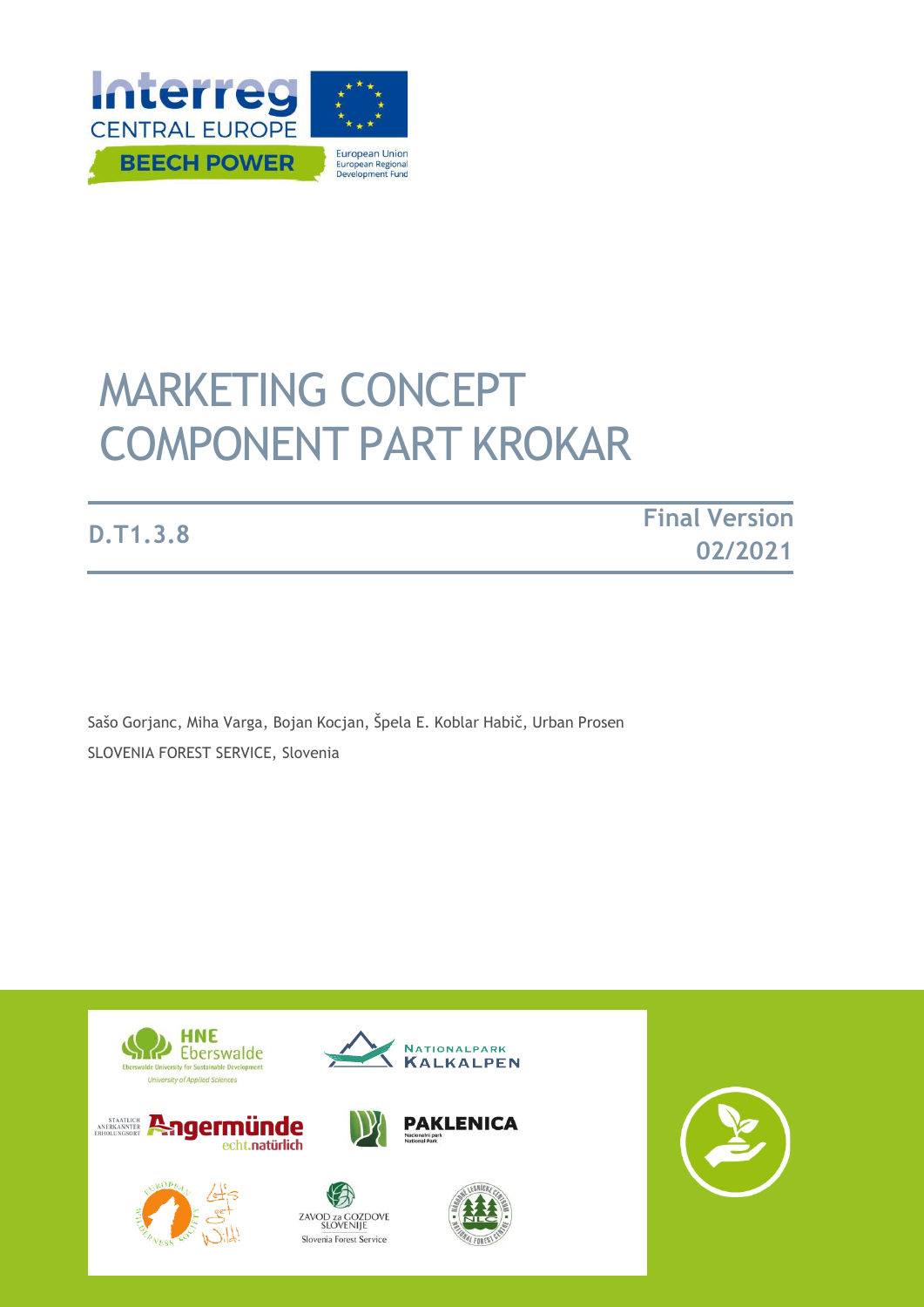



#### **Abbreviations**

BEECH POWER – Interreg Central Europe project: World Heritage BEECH forests: emPOWERing and catalysing an ecosystem-based sustainable development

PA – protected areas

SiDG – Slovenian State Forests Ltd.

SFS – Slovenia Forest Service

STO – Slovenian Tourist Organisation

UNESCO – United Nations' Educational, Scientific and Cultural Organization

WH – World Heritage

#### **1. Description of the Deliverable**

The thematic work package 1 will sustainably enhance the cooperation between Protected Areas comprising World Heritage component parts and adjacent communities, on a regional and transnational level. In order to actively involve local stakeholders in planning processes, there were organised several different activities and events (workshops) where stakeholders were invited in included.

In Deliverable D.T1.3.8, marketing concepts from component part Krokar in Slovenia are presented. Marketing concepts are based on previous activities in Activity A.T1.3 Pilot implementation of 3 identified measures from former projects (testing and evaluation). In Activity A.T1.3 we organised kick-off meeting for relevant stakeholders – local working group for tourism and recreation (D.T1.3.6 and D.T1.3.7). This marketing concept itself covers mostly the activities, which will be led by stakeholders from local working group for tourism and recreation. The document of regional strategy (D.T1.2.1) goes hand in hand with these marketing concepts.

#### **2. Introduction**

Forest reserve Virgin Forest Krokar is the largest primeval forest remnant in Slovenia and represents an important glacial refuge that has never been used by humans and is the source area of the majority of extant European beech. The area has not been extensively visited in the past, both due to the wider region being zoned as a military area into which access was prohibited and since due to relative lack of awareness. The situation is changing both for the wider region and for Krokar component part, which is attracting more attention due to its inscription on the UNESCO List of natural WH. The visitor estimations are rough and likely not very accurate. The majority of visitors visit the area in May and June when flowering of daffodils and wild garlic can be observed throughout the forest and on the Krempa pass. The increased visitor pressure and interest are both a blessing and a curse. The increased visitor numbers are welcome to help in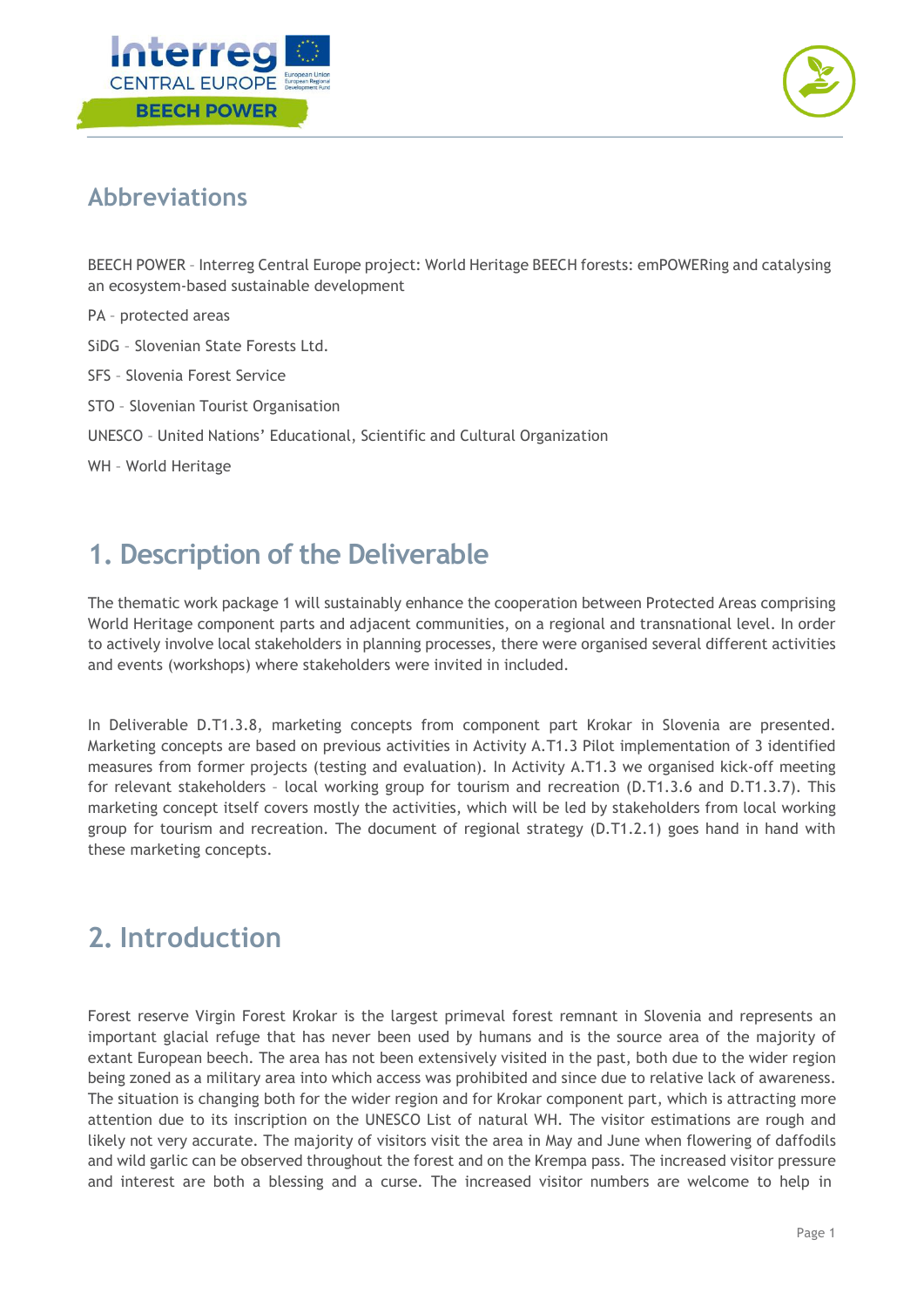



developing the wider touristic destination and the UNESCO status helps with keeping the development sustainable and green. However, on the other hand, the Virgin Forest Krokar remained relatively untouched because of its inaccessibility and strict protection regimes, which prohibit entry to any visitors. Moreover, the southern edge of the component part is just above the cliffs over the Kolpa Valley which offer rare panoramic views in the region, that is almost entirely forested. The paths into the strict forest reserve are well traversed and visible, as well as known to most local visitors.

Visitor pressure has thus been recognised as one of the main pressures on the forest ecosystem within the reserve and identified as one of the best opportunities for development of the region and forming constructive partnerships with a variety of regional and local stakeholders. The marketing concepts will thus focus on development of different strategies to promote the tourism offer in the area that is both acceptable from nature conservation point of view, as well as economically viable.

## **3. Analysis of the current situation and of (existing) marketing concepts in the WH target area**

There are currently no official marketing concepts in place specifically for the forest reserve Krokar. The Tourism Development Strategy for Kočevsko region does mention the forest reserve and aims to provide sufficient entry point infrastructure, while fully respecting the restrictions in place. Additionally, the Slovenian Tourism Organisation features Virgin Forest Krokar as one of the main attractions in the Kočevsko region. It is vital to develop a clear communication, marketing and promotion strategy, to reduce the negative impacts of the visitors in the area, as well as develop compelling narratives, branding, and sufficient visitor infrastructure.

The main stakeholder in the area are Slovenia Forest Service, Slovenian State Forests, municipalities of Kočevje, Osilnica, and Kostel, alongside the Institute for Culture and Tourism Kočevje (Institute Kočevsko). Additionally, local tourist guides and particularly photographers also represent important groups to address, as well. The entire area of the component part and its buffer zone is state-owned and thus managed by Slovenian State Forests Ltd, in accordance with forest management plans prepared by Slovenia Forest Service. While the reserve belongs only to the Kočevje Municipality, all three above mentioned municipalities have signed an agreement on common destination management and all are well positioned to benefit from well-developed tourism around Krokar. All local Tourist Information Centres operate under the umbrella of Institute Kočevsko.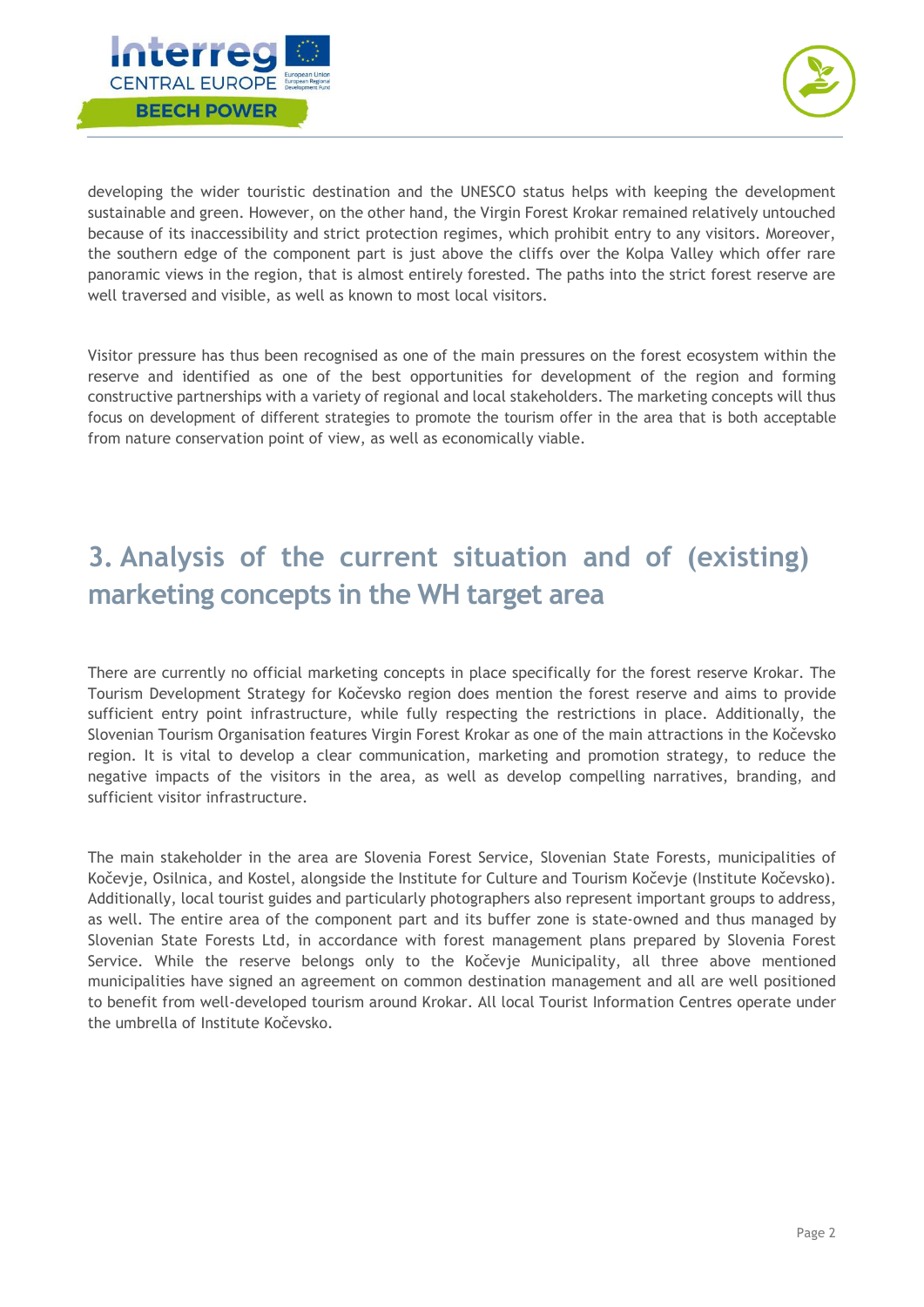



### **4. Concept**

- Overarching aim of the concept
	- o Provide meaningful visitor experience outside of the reserve
	- o Develop communication and branding strategies
- Definition of target groups
	- o SFS, SiDG
	- o Municipalities Kočevje, Osilnica, Kostel
	- o Institute Kočevsko, local tourist providers
	- o Photographers
- Positions and messages
	- $\circ$  The forest reserve Virgin Forest Krokar represents untouched nature developing naturally since before the last Ice Age and is the genetic source area for the vast majority of extant beech trees in entire Europe.
	- $\circ$  The outstanding universal natural value of the area has to be preserved for all future generations and must not be allowed to be threatened by any human activity.
	- o The forest reserve Virgin Forest Krokar is a part of UNESCO WH and was recognised as important refugee for beech from where it spread to central Europe after the last Ice Age. Krokar is a part of extension in 2017 as a transboundary UNESCO WH property - Ancient and Primeval Beech Forests of the Carpathians and Other Regions of Europe.
	- o How to establish meaningful collaboration with local communities while respecting the protection regimes in place?

### **5. Objectives & Activities**

The concept should reach the following objectives, which should be implemented through different activities:

Objective 1: Provide meaningful visitor experience outside the forest reserve

Activity 1.1: Provide guided tours for visitors along Borovška and Cerk Nature Educational Trails presenting the story of beech expansion from this area all across Europe

• Arrange the Cerk Nature Educational Trail with all necessary visitor infrastructure and with obtained permits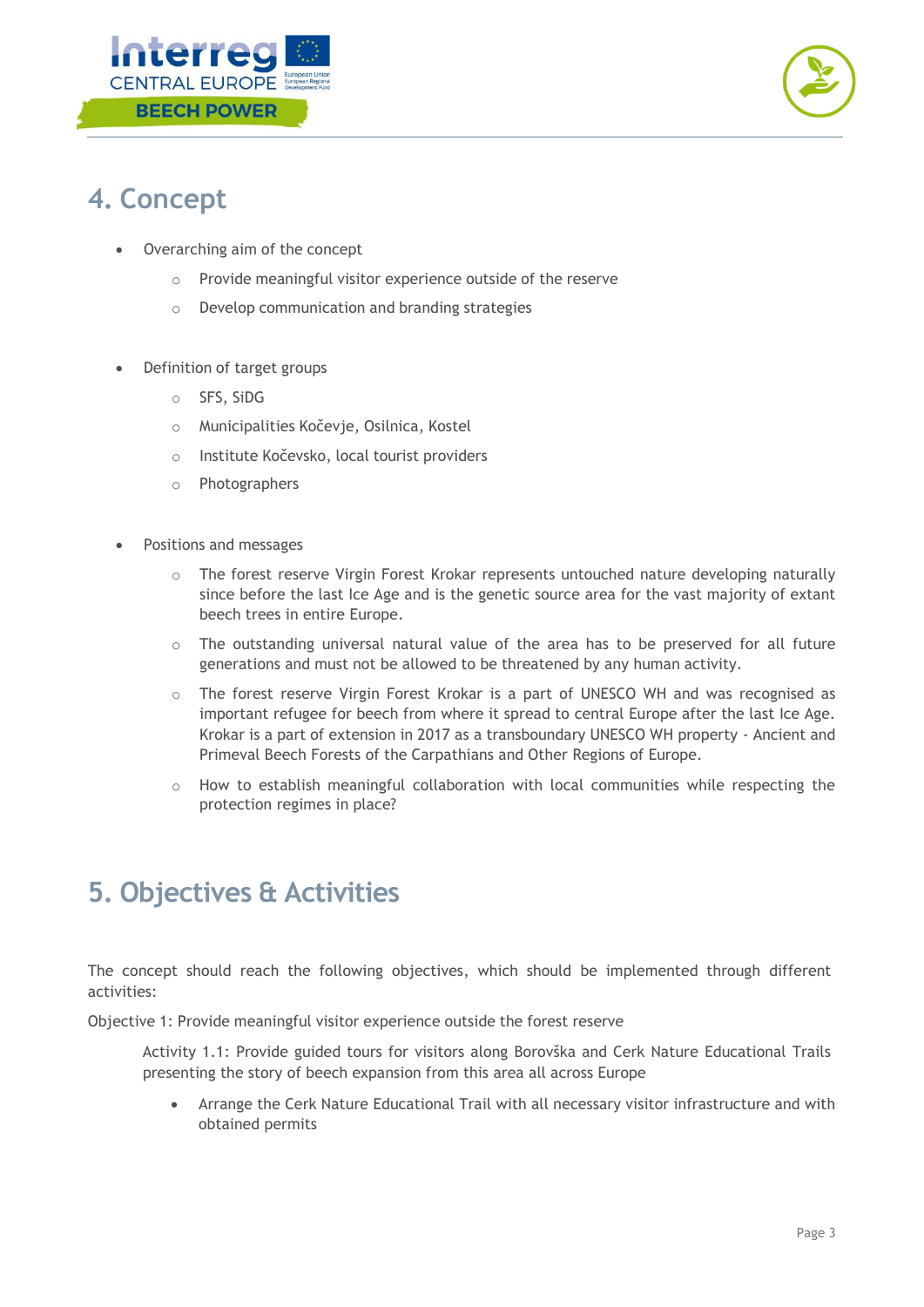



• In collaboration with Institute Kočevsko, SiDG, local tourist guides, and photographers develop visitor guiding narratives and offers to be marketed without entering the reserve (e.g. photographic workshops along the cliffs: Krempa, Krempa Pass, Firštov Rep, shorter and longer walks and integration of Borovška Nature Trail into them, linking nature with local legends and history)

Activity 1.2: Arrange the signage and viewpoints at Firštov Rep, Krempa, and Krempa Pass

- One of the main draws of the area for visitors are the views over the Kolpa Valley, some of the best of which are from within the strict forest reserve.
- In accordance with the Theory of the Choice Architecture, it is needed to provide other, plentiful, better arranged, and easily accessible viewpoints to redirect visitors there and reduce pressure on the virgin forest
- Develop marketing and promotional campaigns using photos from the alternative viewpoints, demonstrating that they are better than the ones within the reserve.

Activity 1.3: Develop an overarching rulebook for conduct and information given on guided tours around the forest reserve for any tourist providers that offer visiting Krokar or Borovec

• A common code of conduct should be agreed upon with the main tourist providers and their cover organisations (Institute Kočevsko, municipalities, local guides, SFS, SiDG)

Activity 1.4: Supplement the existing Borovška Nature Trail with updated interpretational infrastructure (e.g. boards) with focus on WH status and regulations in place

Objective 2: Develop communication and marketing strategies for future development of Krokar forest reserve

Activity 2.1: Develop clear communication strategy with rules for all involved parties (SFS, SiDG, Institute Kočevsko, STO)

Activity 2.2: Develop a brand for Krokar and new markation signs

Activity 2.3: Promotional strategy and its implementation

Activity 2.4: Develop appropriate visitor materials and information (printed and/or electronic)

• Visitor materials and information about the walks around Krokar and rules of conduct within the reserve to be prepared and readily available at Institute Kočevsko facilities, other local tourist providers. Sent to other stakeholders as well (Mountaneering association, local photography societies…)

Objective 3: Develop collaborations and programmes for schools (elementary and secondary)

Activity 3.1: Develop guided tour for experts and schools (SFS) – school in nature

Activity 3.2: Develop content for inclusion into the school curriculum